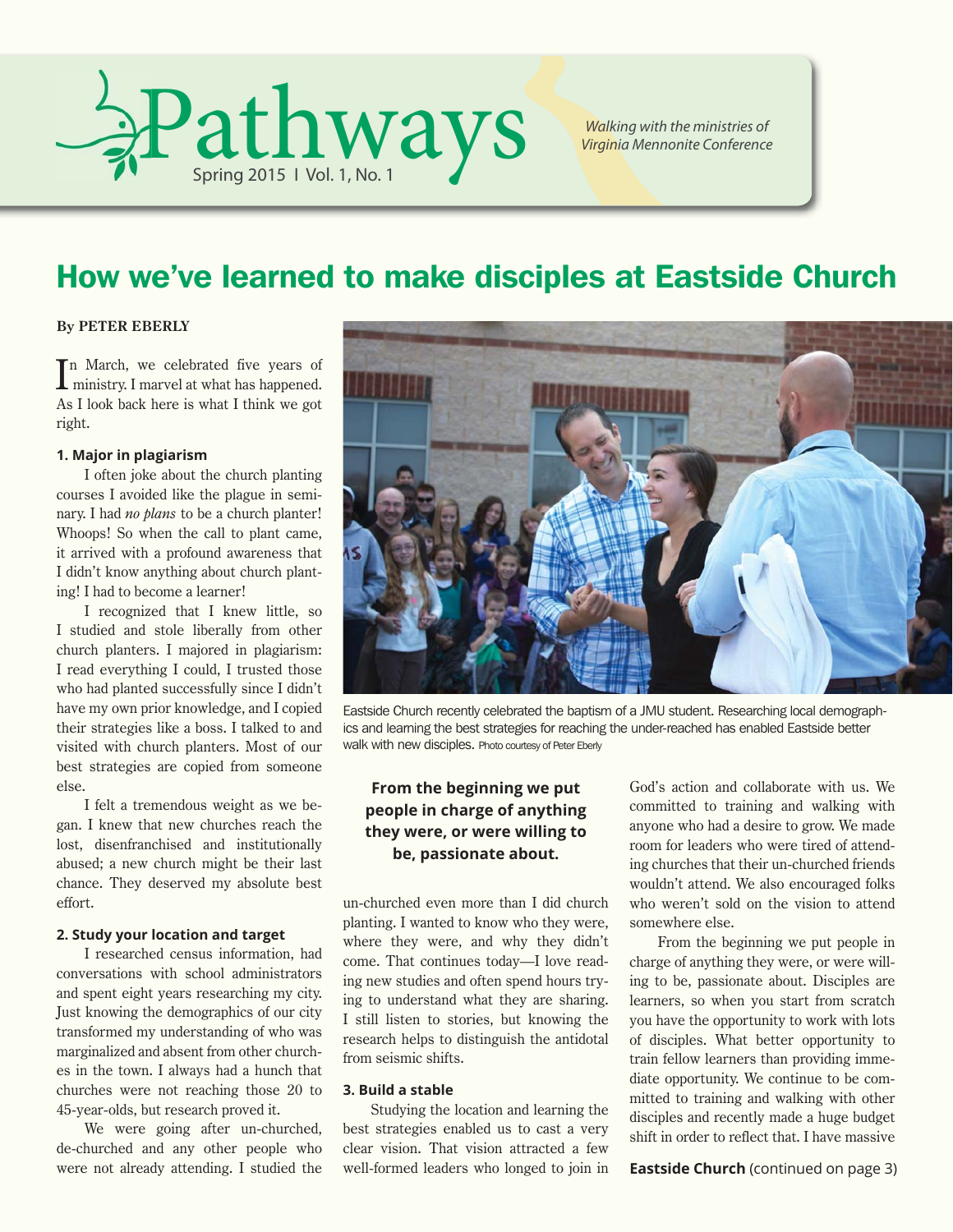### Disciples are companions

#### **By ISAAC VILLEGAS**

Then I arrive at the Intensive Care Unit, the ICU, the doctor tells me that Cameron is unresponsive and that he would die soon, very soon, perhaps that night.

I stare, through the sliding-glass door, at him, lying on a bed with tubes and wires connecting his body to machines and translucent bags of fluids—morphine and saline, the doctor briefs me, to keep him hydrated and to dull his pain. As I slide open the door, I hear a beep coming from a monitor suspended above him, a monotonous tone, keeping time with his heart's pulse, reminding doctors and nurses and me that he's still alive, despite the lifelessness of his glazed eyes.

Sitting beside his bed, my tears dripping on his sheets, I reach my hand to his, and my fingers quiver as we touch. I expect the warmth of my palm to awaken life in his. I expect his hand to grasp ahold of mine in return—the unspoken rule of handholding, of mutual recognition, the instinctual acknowledgement of touch. But his hand is limp, and his skin cold and dry.

Words from Sebastian Moore, a Benedictine monk, flash into my head: "We must look forward to the moment when all the mysteries of God will be revealed in the clasp of your brother's hand." With both my hands I clasp Cameron's and I wait for revelations, for his flesh to unveil the mystery of death, the secrets of the God. I look into his half-open eyes for a sign, but his

### Pastoral transitions Financial report

**Matthew Bucher**, licensed for lead pastoral role at Immanuel Mennonite Church (7/1)

**Russ Eanes**, Executive Director of MennoMedia, ordination transferred **Seth Hankee**, licensed as lead pastor at Greenmonte

**Rene Hostetter**, license transferred for lead pastoral role at Big Spring

**Floyd "Matt" Matteson**, TCK District, retired after more than 20 years of service **MaryBeth Moore**, licensed for lead pastoral role at Signs of Life Fellowship (CIF) **Carl S. Stauffer**, ordination reactivated for faculty role at Eastern Mennonite University

blank stare gazes through me, beyond me, at nothing.

I tell him that I love him, that I'm going to miss him, and I whisper a prayer, asking God to comfort his body and keep watch for his soul. I murmur jumbled words while hospital machines buzz and drone around me, and Cameron's chest rattles with every dying breath.

As the night staff begins their shift, I slide my iPhone from my pocket and thumb an email to our congregation, to let them know that Cameron would die soon. If they want to say goodbye, they should visit him now.

The next day, in the morning, I return to the hospital, to sit with Cameron, because I know he has always hated being alone and I can't bear to leave him companionless as he dies.

### **I murmur jumbled words while hospital machines buzz and drone around me, and Cameron's chest rattles with every dying breath.**

As I walk through the ICU, toward Cameron's room — as I get closer, I hear singing, I hear four-part harmonies, Mennonite singing, echoing from his room. A dozen members from our church are there, all of them standing beside his bed, filling his room with their voices, encircling him

**Reporting: September 1, 2014 to May 31, 2015**

| budget      | \$191,350   |
|-------------|-------------|
| expenses    | \$187,064   |
| income      | \$151,601   |
| investments | (\$1,456)   |
| net         | ( \$34,007) |

**Note:** Usual giving in the fourth quarter is around \$88,000. For this fiscal year, \$100,000 is needed by August 31 to finish without a deficit.



Wikimedia Commons

with the music of heaven, engulfing him with the sounds of the Holy Spirit, embracing him in the love of Christ's body, drawing him into communion with us and with God.

For our last song we sang one of our congregation's favorites, a benedictory hymn: "God be with you till me meet again, May the Shepherd's care enfold you, God be with you till we meet again."

Two hours after we finish singing, Cameron stops breathing. Lifting my hand to his forehead, I trace a cross on his skin, "From ashes to ashes," I whisper, "from dust to dust."



Isaac Villegas is Pastor of Chapel Hill Mennonite Fellowship, Chapel Hill, N.C.

#### Pathways Summer 2015 – Volume 1, Number 1

© 2015 by Virginia Mennonite Conference. *Pathways* is published quarterly to connect congregations to the ministries of VMC. Application to mail at periodicals postage prices is pending at Harrisonburg, VA.

Editor & Designer: Jon Trotter Assistant Editor: Anieta McCracken

*Pathways* is distributed free to each household of supporting congregations. To join mailing list, contact: *Pathways* (540) 434-9727 • (800) 707-5535 info@virginiaconference.org Website: virginiaconference.org

POSTMASTER Send address changes to: Pathways 901 Parkwood Dr., Harrisonburg, VA 22802.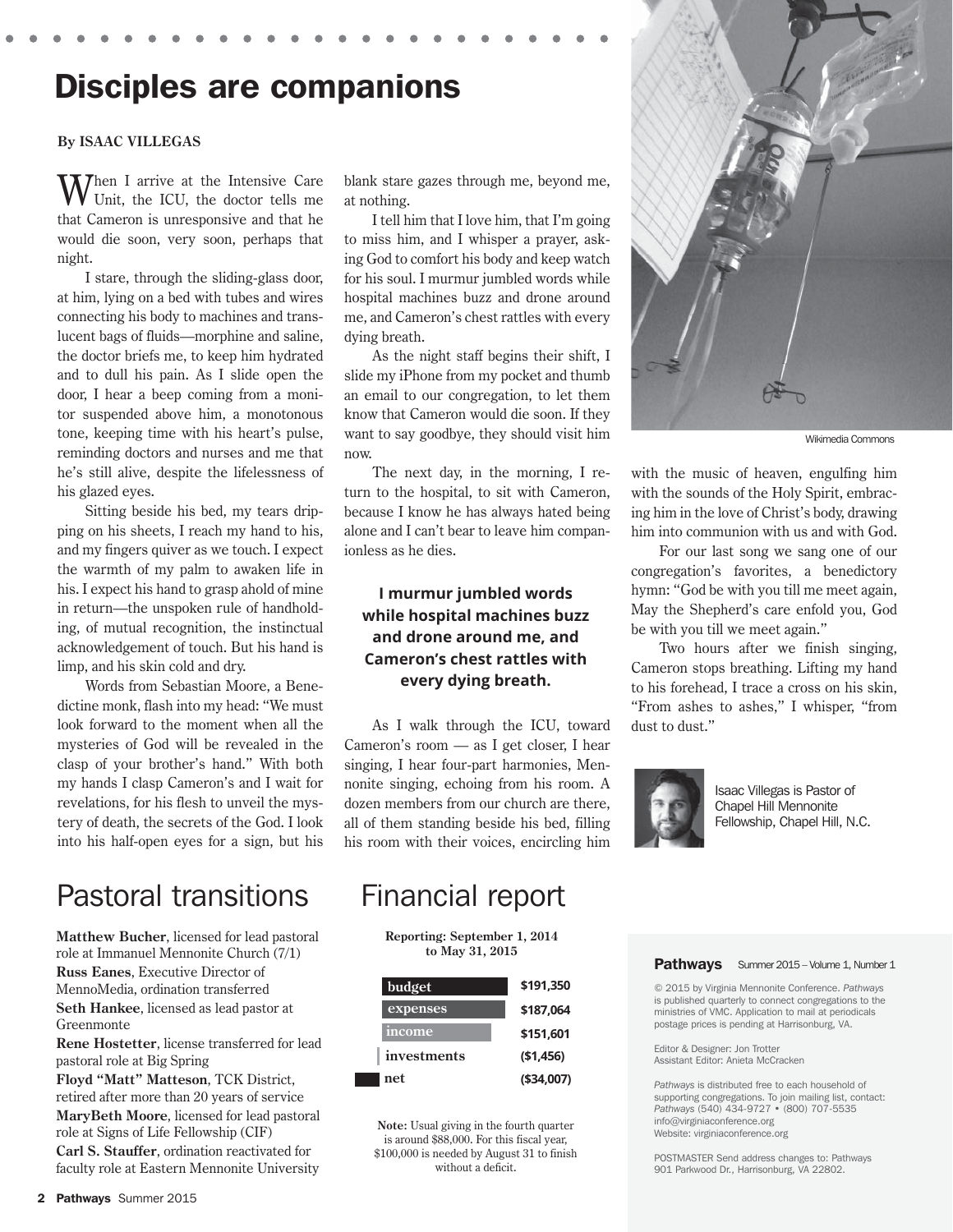#### **Eastside Church** (continued from cover)

limitations but I decided early on to invite others to fill the gap.

#### **4. Small groups**

We began meeting in small groups months before corporate worship. We gathered in homes, met for meals and studied the word. That is essential to our core identity. We regularly say from the pulpit, "If you are not in a small group, we really can't help you."

Small groups have steep learning curves. Some groups were home runs but most have adapted and evolved. We are committed to small groups so we discovered we had to be flexible with how they function. How we meet, what we studied, and our basic structures are constantly in flux. We are committed to small groups, so we are equally committed to be flexible in how they work.

#### **5. Aim for who you hope to be**

We know the Church is always growing, so we planned to be a growing worshipping community. We structured ourselves to grow--we didn't want to limit anyone from becoming a disciple of Jesus! A simple example is our weekly worship gathering. We planned for growth, so we found a space that could accommodate 80 and 400. This enabled us to shift as we saw the growth and attendance swells. Our main problem was aiming too low. Traditional churches are constantly stuck in facilities that limit their size, scope and ministry. The great commission is for the *world*—we didn't want to be limited by our foresight, imagination or facilities.

#### **6. Clarity of vision, clarity of vision!**

Clarify your vision statement! If it isn't clear, people can't use it. Hab 2:2 says "Write the vision, make it plain on tablets, so he may run who reads it." We have a repeatable and profoundly simple mission statement. Everyone hears it at least one time and sees it at least three times each Sunday. We talk about it in our messages, elders meetings and small groups. We are on guard for mission drift (when repeatable patterns, carriers of history, a building and a budget determine direction). Our plan is to have every regular attender learn our vision and how they can join in it. Our budget, ministry and language is determined by our vision and mission so that we are flexible and adaptive.

#### **7. My wife is a saint!**

The best piece of advice I ever received about church planting was to make sure my wife was on board. I'm married and my wife is the best. However, planting a church is spiritually, emotionally, physically and financially difficult. Planting has been hard (a joy at least 85% of the time) but a challenge. If I had dragged her into this, she would have left the church or me. When I felt the call I shared the vision with her and waited. I repeatedly assured her that if God didn't speak to her, then I had heard wrong.

Sure enough, God began to lay a passion for those outside the church on her heart. She meets new people far easier than I do. She has that face you meet in the grocery store and the next thing you know, you are sharing your most intimate joys and pains with them.

The pastor's family will be attacked when you plant—mix that with the challenges of serving—and it is a recipe for challenge. If God calls you, He called your spouse too.



Peter Eberly is lead pastor at Eastside Church, Harrisonburg, VA.

### A common purpose: our witness and our with-ness

#### **By JAKE LEE**

Over the past couple of years, Harrison-burg Mennonite Church has sought become more, not less, religious.

Religion gets a bad rap these days. We often hear people say, "I'm spiritual, but not religious", or, "I'm for Jesus, but against religion."

But we believe that to be spiritual, to be "for" Jesus, is to embrace religion. The word comes from the Latin *religare*, which was used to describe sticks bundled together for fuel. It is where we get the word "ligament." Essentially, it means to be bundled together for a common purpose.

 This is where we have discovered that fruitful discipleship happens. It happens, not only as an individual pursuit, or only in a stagnant classroom. For us, discipleship has been most fruitful as we have partnered

together to follow Jesus within our community.

Our focus this year has been on *Withness:* that is, to be the church is to live life with each other, and to be together with our broader community. This has looked like:

- Hosting a Christmas Eve service and putting on VBS events in the local apartment complex parking lot
- Joining with neighboring churches to send food home to struggling families,
- Bringing encouragement meals to staff at the local elementary school
- Working with the community to expand a community garden and clean up a neighborhood walking path
- Busing neighborhood kids to our

facility for a weekly meal and encounter with Jesus

• Discovering ways we can resource nearby refugee families.

In all these ways we are seeking to be religious in the best sense of the term: being bound together for a common purpose, learning to follow Jesus by embodying His kingdom as a community of faith (with each other) in the midst of our community (with our neighbor).

Our witness is taking shape through our with-ness.



Jake Lee is a pastor at Harrisonburg Mennonite Church, Harrisonburg, VA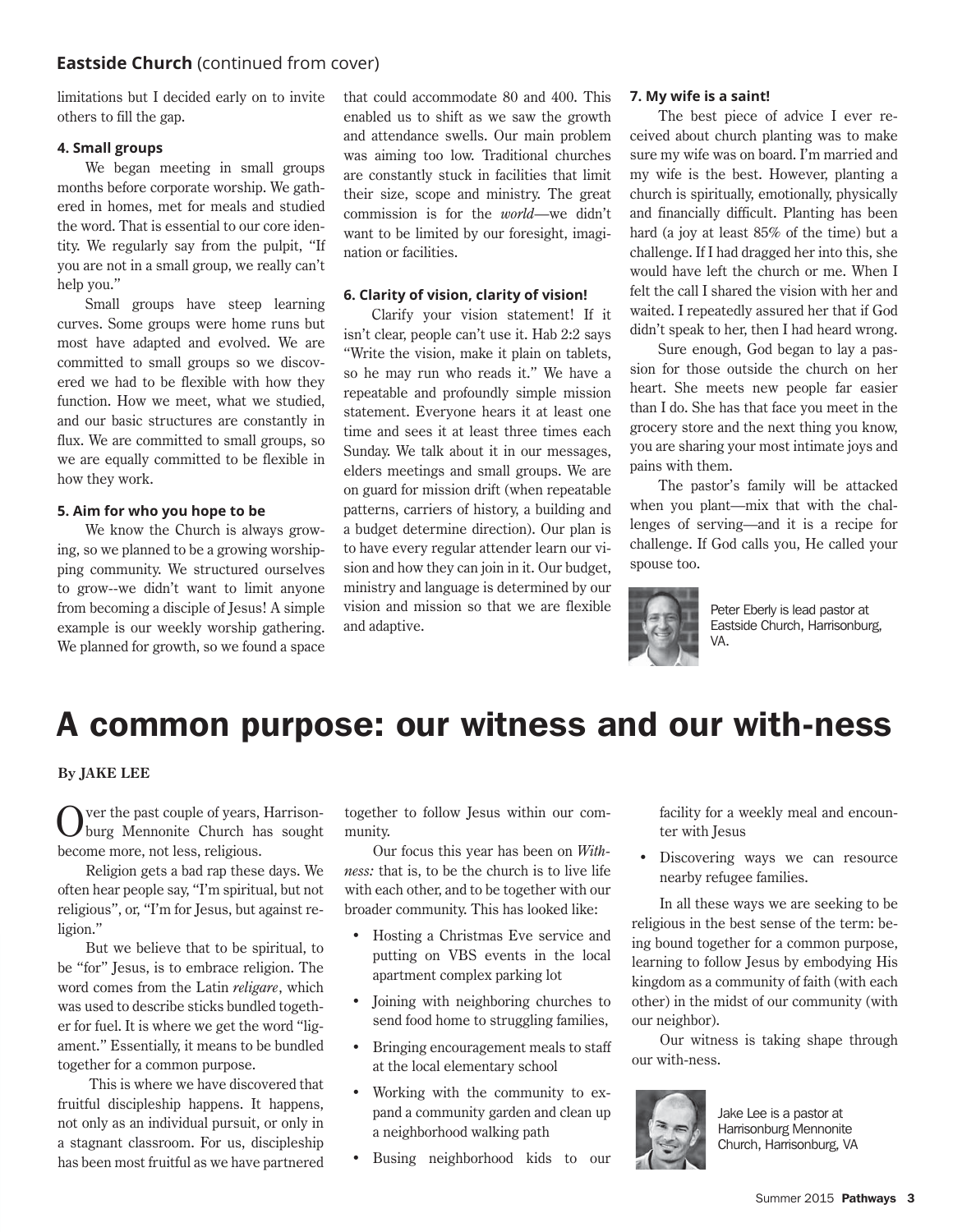# Mara Chin connections culminate in Charlotte church

#### **By SKIP & CAROL TOBIN**

ur Conference demographic has just experienced a change of no small significance. The Tennessee Carolina Kentucky District has recently welcomed a vibrant group of young refugee families whose passionate Christian faith has enabled them to endure the throes of transition from Burma to Malaysia to the US.

The Chin are a large minority people numbering about three million, found mostly in the Chin State located in western Myanmar, but also in the eastern Indian state of Mizoram and in Bangladesh. Their homeland, the all but inaccessible Chindwin valley, serves as a border between these three countries. There are many different mutually unintelligible Chin dialects and sub-cultures, one of which is Mara. Hundreds of thousands of Chin people have been granted asylum in the US and Canada, as they have fled the double blows of religious and ethnic oppression under Burmese's militant Buddhist rule. They tell stories of being under a stranglehold of neglect, forced conscription, and sexual violence. They have lived with much armed conflict and are seeking another way.

Their journey began to intersect with ours in early 2013 when Gene Miller, Conference Minister of New York Conference connected me, Skip Tobin, with Pastor Jehu, a respected Christian leader to Chin people in North America. Pastor Jehu asked me to help a group of Mara Chin believers in Halethorpe, Md., find a meeting place and to encourage them toward a Mennonite relationship. I met with two leaders from the Halethorpe congregation. These leaders explained their family relationships to Chin Mennonite congregations in Buffalo, N.Y., and Kitchener, Ont. They expressed clearly that they would like to pursue relationship with Mennonites in the United States.

Their interest led them to send a delegation of over a dozen committed church members to Harrisonburg later that spring where they had the opportunity to meet Ervin Stutzman and several conference leaders. Realizing among ourselves that the Maryland Mara group is located quite close to Lancaster Mennonite Conference



Young adults lead worship at the Mara Christian Church of Charlotte. Photo courtesy of author

bishop Glenn Kauffman's area, I followed up by introducing the church leadership team to Glenn. That congregation has since been incorporated as the Mara Christian Church and is a full member of Lancaster Mennonite Conference (LMC).

However, within a few short weeks, I was being called upon to meet and visit a sister group in Charlotte, NC. They wanted to know what it might mean to be Mennonite as well!

At that point, the Charlotte group, the Maryland group and another sister group in Indianapolis met together in Charlotte for a leadership resourcing time. A Canadian Mara Chin Mennonite pastor named Joseph was their resource speaker. I was encouraged to be present so that there would be a local Mennonite connection; I fielded the many questions that came my way about who Mennonites are, what Mennonites believe, and how these fellowships might relate to Mennonite Church USA. Prominent in their hearts is the question of how they can engage missionally with other Chin refugee groups to plant new churches and how God can use them to bring the gospel to the Buddhists in Burma!

The TCK district and Virginia Conference relationship has continued to strengthen over the last two years, thanks to the keen attention shown by District overseer Chuck Hostetter and regular warm connection with Charlotte residents,

Dan and Lois Yoder. When a tragic accident took the lives of several wage earners in their community, TCK District responded with an outpouring of financial assistance; we were on hand to join over 3,000 Mara Chin who traveled across the country to show solidarity with their Mara brothers and sisters.

Our visits to the Charlotte church take Carol and me back to our days in Asia - the long services where you don't understand a word but are nevertheless invited to preach, the inscrutable music – some obviously ethnic and some faintly reminiscent of a century old hymn, the women in their colorful sarongs with their babies slung on their hips, and most notably, the fervor of the Spirit in their prayer. We come away enriched by their uniqueness, … feeling like we have been in the presence of God.

We are in awe of what has already come from this small thread of connection. But more is to come: There are other groups of Chin people who are in the process of affiliation with different Mennonite conferences —in Atlanta, New York, and Texas. Let's be sure that we give these dear brothers and sisters a heartfelt welcome into our circle of fellowship!



Skip Tobin is USA Ministries Director, a shared position with Virginia Mennonite Missions. Carol Tobin contributed editing.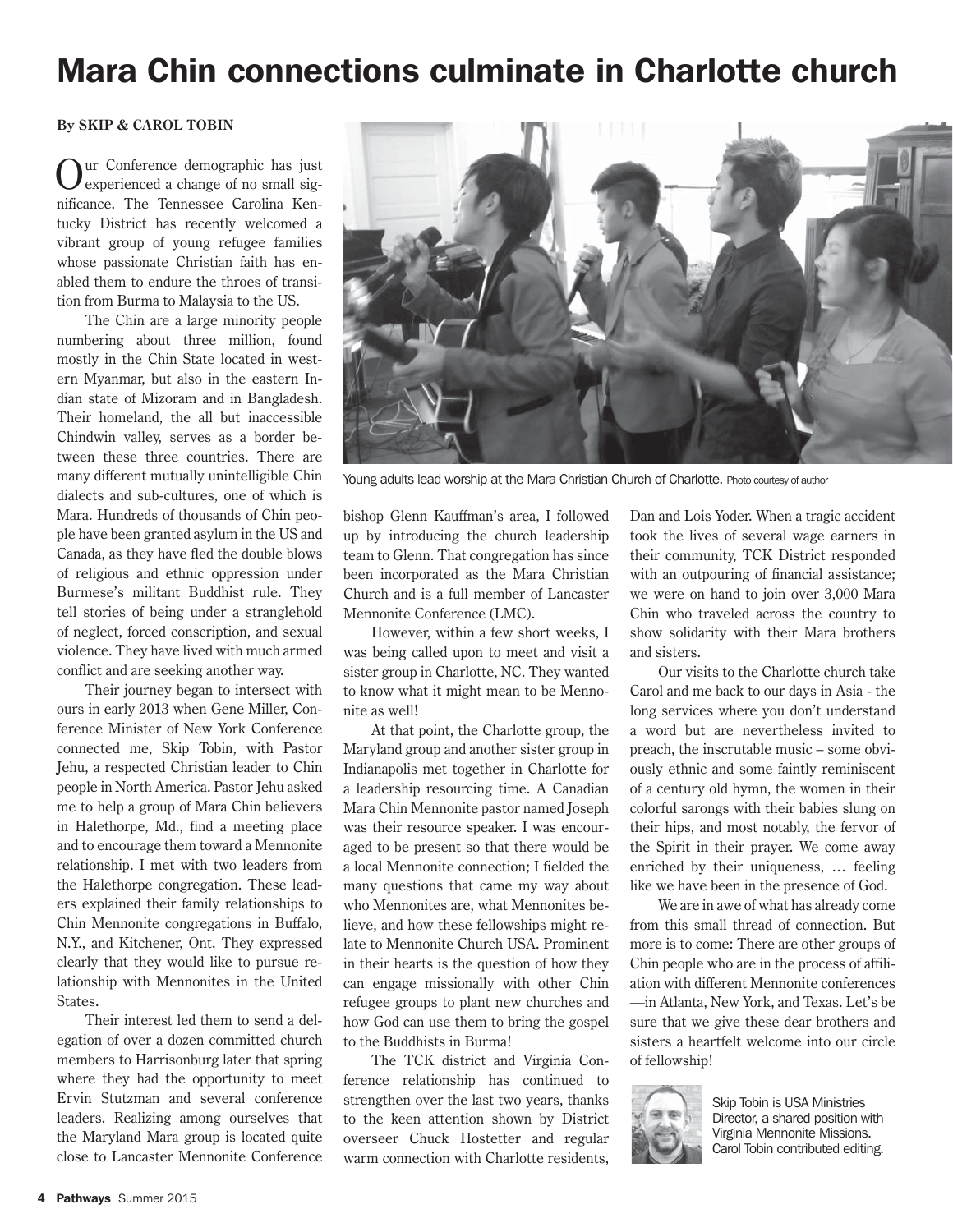# **Continual** transformation

Manantial de Vida coaches with discipleship classes

#### **By JUAN CARLOS & WENDY MALVAEZ**

From this moment on, we face one of our biggest challenge as the Body of Christ; to make true disciples of Je- $S11S$ 

At Manantial De Vida (Fountain of Life), we are committed to walk through this process with any person who joins this ministry. The process of following up, teaching, and mentoring are key to spiritual growth.

In discipleship, we teach the precepts of the Bible and Christian living which is a call to total rendition, holiness, an attitude and heart that worships Jesus in all aspects of life. It is a life pursuit of an in-depth and committed life of continual spiritual growth.

Prior to starting the process of discipleship in each individual, inner healing and deliverance are foundational and critical in order for the believer to walk in victory and free from any bondage. We organize a retreat; a Spirit-empowered time of heal-



Juan Carlos Malvaez leads a session in discipleship class at Manantial de Vida. Photo courtesy of author

ing and deliverance. The focus is to identify unhealed emotional and spiritual areas, such as trauma, abuse, unforgiveness, generational patterns of destruction, oppression, affliction, and other influences. The believer is re-positioned to receive Jesus' loving embrace by the freedom and benefits released at the Cross.

### **He said, "Therefore, as you go, disciple people in all nations." Matthew 28:19**

After the retreat, the believer begins a year-long discipleship training where they learn the foundations of Christian life that teaches a lifestyle of continual transformation. During this time, they receive impartation and are empowered and trained to disciple others.

The process continues with courses designed to train, teach, and equip our leaders. They are sent to manifest God's transforming power through healing, delivering and mentoring.

We have witnessed the transformation of entire families in our community. Our purpose is to raise up a generation with revelation of God's transforming power.



Juan Carlos and Wendy Malvaez are pastors of Manantial de Vida, Harrisonburg, Va.

### In action: How Harrisonburg District is making disciples

#### **By ROY HANGE**

The spiritual dance of disciple-making<br>takes many forms in, among and beyond the Harrisonburg District churches:

**Invitations to faith and baptism—** One of my greatest joys in walking with pastors is seeing the smiles on their faces when they tell the stories of persons coming to faith in Jesus Christ and recent baptisms. I have also heard stories of persons becoming a church member with the common phrase: "Finally I have found church where I can feel at home as a follower of Jesus." Making disciples through invitation and welcome is still the joy of our churches.

**Inner healing—**A number of churches have active inner healing ministries where the spirit of God works for the transformation of brokenness to release persons giftedness in church life and mission. In various churches there are growing movements of involvement in spiritual direction, Gestalt pastoral care, healing retreats for men and women, centering prayer… The vine of connection to the being of God in Christ is thickening and bearing more fruit.

**Missional transformation—**A number of congregations have had new community children's ministries turn them inside out missionally. One of these churches even has some of the children who've come through their outreach program entering their junior youth program. Little disciples are welcome also! The body of Christ is speaking through our churches saying "let the little children come unto me."

**Creative peacemaking and justice building—**Many of our churches have been active in creative expressions of peacemaking in our violent and broken world echoing the apostle Peter's sitting down for a meal with the Centurion Cornelius. A group of churches is actively establishing a justice ministry in Harrisonburg called Faith in Action, inspired by a network of 28 congregations acting together for justice in Charlottesville. Many persons from our churches were involved in a recent Harrisonburg initiative on restorative justice.

Through our faithfulness together we see our hope transforming the powers in the Spirit of Christ.



Roy Hange is Harrisonburg District Minister and is co-pastor of Charlottesville Mennonite Church, Charlottesville, Va.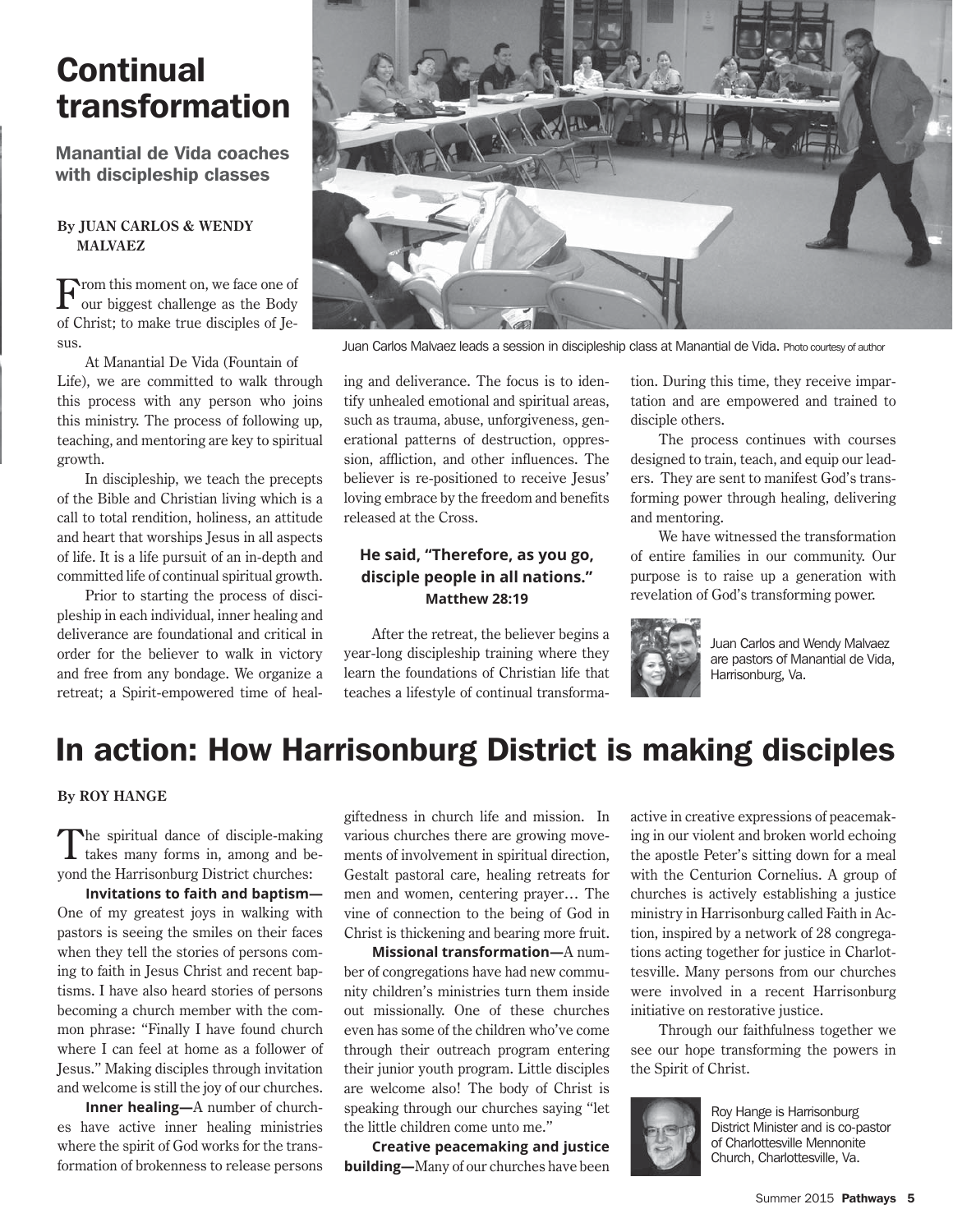

Seth Crissman leads an activity at Kids Club in one of the Harrisonburg-area churches partnering to bring a wider reach to this ministry. Courtesy of authors

#### WALKING WITH USA MINISTRIES

### A snapshot of Kids Club with Seth and Theresa Crissman

#### **By SKIP TOBIN & SETH CRISSMAN**

Katie waited on her porch, waiting to get picked up for Kids Club, like every Monday evening. Kids Club is her favorite part of the week.

She was among the first to come when Kids Club started in May. Leaders from Early Church and Immanuel Mennonite Church met with Seth and Theresa Crissman to listen, pray and launch a new way of sharing God's love in their local neighborhoods. Three years ago, Seth and Theresa worked for Eastside Church, beginning a Kids Club partnership with Ridgeway to do the same thing: share God's love in their neighborhood.

Last May, when volunteers from Immanuel and Early Church invited their neighborhood to come, Katie was there, curiously peering through the screen door. First Katie invited her sister because she didn't want her to miss out. What happened at Kids Club was just too good not to share.

After a few weeks Katie invited her next door neighbors and they started coming. A few weeks later she showed volunteers where her friends the next street over lived. Over the next several months, Katie seemed to invite the whole neighborhood.

But one family wasn't allowed to come no matter how many times Katie invited them. Katie would ask the adults walking with her, if they could stop and invite them and week after week they gave different reasons for not coming; it was shopping, or



Seth and Theresa Crissman

busy, just going out. But Katie kept inviting.

One week, after another rejection, a volunteer noticed tears coming down Katie's cheeks and asked why Katie was crying. "It's not true! Why can't they come?" Katie cried. But, two invitations later, Katie finally received a "yes." She was ecstatic, like the shepherd who had found their lost lamb. And, much to Katie's joy, they've been coming every since.

Every Monday evening at Immanuel you can find a dozen volunteers in blue tee-shirts from several congregations with around 40 children, Pre-K through 8th grade. Together, they sing, act out and retell stories from the Bible, eat and play together as they learn to give and receive God's Love with each other.

Seth and Theresa Crissman are beginning a two-year term with VMMissions as local missionaries, providing direction and coaching to congregations interested in sharing God's love in their own communities through Kids Clubs. They bring their expertise and enthusiasm to equip congregations to engage and interpret their local

context as mission shaped communities. They are currently in a fundraising stage, hoping for a fall 2015 launch pending adequate funding.

Please contact me at skip.tobin@ vmmissions.org or (540) 434-9727 for more information on how you can participate and support Kids Club and Seth and Theresa.



Skip Tobin is USA Ministries Director for Virginia Mennonite Conference and Virginia Mennonite Missions.

### Kids Club: a local *My Coins Count* project

**Virginia Mennonite Missions has designated Kids Club** as one of its 2015 *My Coins Count* projects. This



program, formerly known as *Penny Power*, will help provide the material resources for this ministry.

As part of the Virginia Mennonite Relief Sale, *My Coins Count* donations are divided evenly between Mennonite Central Committee and VMMissions. Learn about the other designated projects at vmmissions. org/support/my-coins-count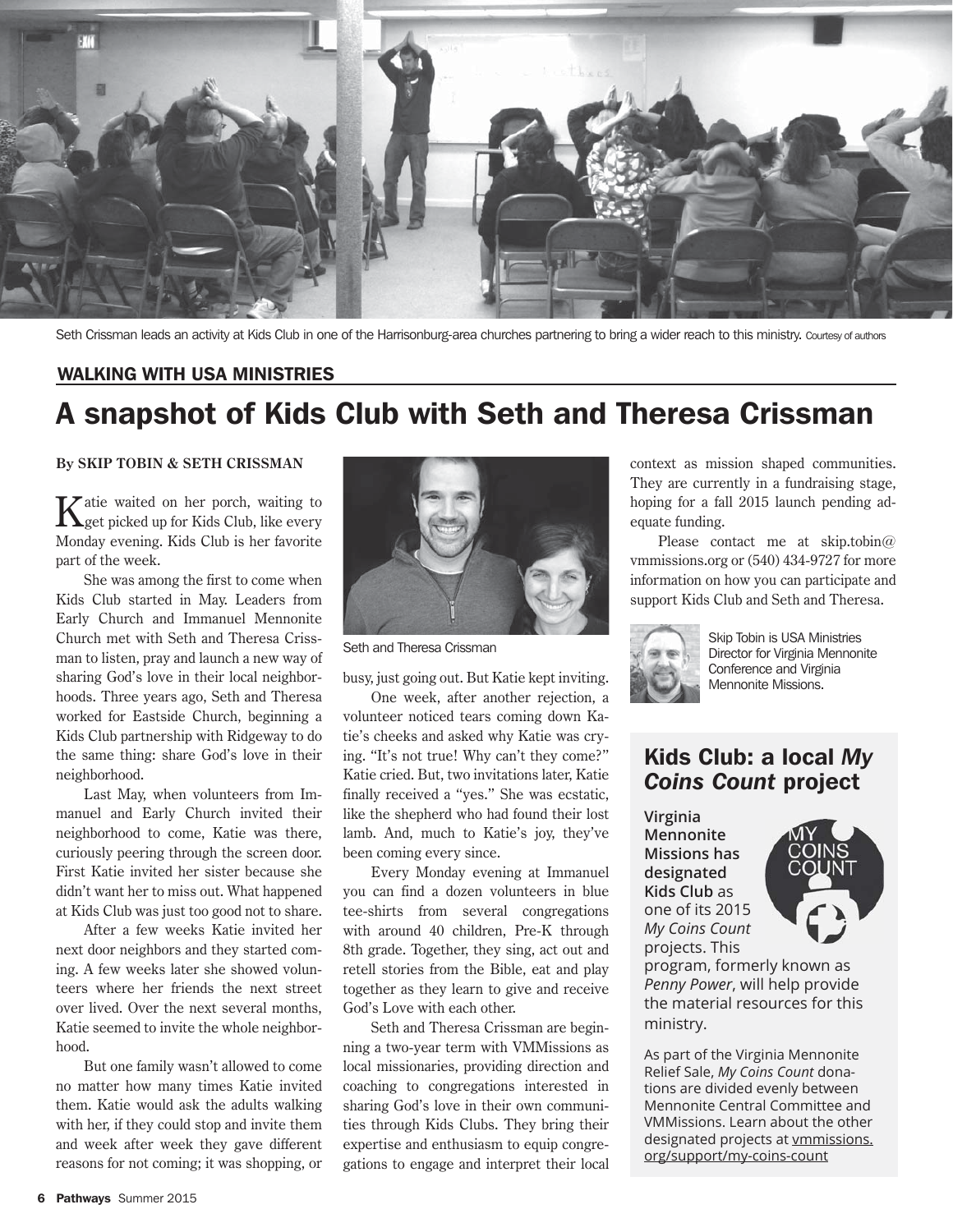### Conference Archives seeks church records for preservation

#### **By HAROLD HUBER**

Congregations are busy with many activities that require their attention, but it is important for them to preserve the historical record of God's work in and through their congregational life and ministries.

Every congregation should have an historian who regularly collects, organizes and sends their records to the Virginia Mennonite Conference Archives for preservation and historical purposes. Although digital records are becoming more popular, at this point we still prefer paper copies.

The most important kinds of records to send to the Archives are:

- 1. Weekly worship bulletins
- 2. Newsletters, including birthday and church calendars
- 3. Church business meeting minutes and reports
- 4. Minutes and accompanying paperwork from (a) church council, (b) pastoral or elders team, (c) pastoral transition committees, (d) women's activities, children and youth activities, MYF, etc., (e) worship, music, stewardship, outreach, and other committees
- 5. Mission and vision statements, church constitution, manuals, handbooks
- 6. Annual budget and financial reports (summaries are preferred)
- 7. Records of a major building or renovation project or a large purchase
- 8. Membership rolls, lists of regular attenders, church directories
- 9. Sunday School and Vacation Bible School records (summaries)

Please be assured that sensitive materials will be marked "restricted" or "closed." The VMC Archivist will work with researchers if they have good reasons to use restricted materials. They will be required to use the information responsibly.

In my fall article, I will highlight some less important but still valuable data and records that we would like to receive from congregations.

If you have questions, please contact me: harold.huber@virginiaconference.org or (540) 432-4169. Archives location and hours is at virginiaconference.org/about/ conference-archives/.



Harold Huber is the Virginia Mennonite Conference Archivist.

### EMU: Making disciples through the Ministry Inquiry Program

#### **By MIKE ZUCCONI**

Answering a call. Following a hunch. Listening to your heart. Four Eastern Mennonite University (EMU) students, each with a different way of expressing what they are heeding in their faith journey, will spend this summer exploring the ministry profession through the Ministry Inquiry Program (MIP). The students are rising seniors Wes Wilder, Daniel Barnhart, and Rachel Schrock, and rising junior Jeremiah Knott (not pictured).

"I am excited about the unique gifts and talents of each MIP student, and about their opportunities this summer," said Carmen Schrock-Hurst, MIP director and professor of Bible and religion at EMU. "Ministry gifts and skills are best tested, explored, and learned within the context of real life, not simply in a classroom."

Wilder, of Hesston, Kansas, a double major in psychology and Bible and religion, will spend time at Journey Mennonite Church in South Hutchinson, Kansas, joining the youth for the trip to the Mennonite Church USA convention. His home congregation is Whitestone Mennonite Church in Hesston.

Barnhart, from Grottoes, Virginia, is a congregation and youth ministries major who will be serving with his home congregation of Mt. Olive Brethren Church in Mc-Gaheysville. He has been interning this last semester with RISE, a United Methodist faith community in Harrisonburg.

Knott, a professional musician, will work in his home congregation, Faith Alive Fellowship in Elkton, Virginia, as well as the church he was raised in, Bethel United Church of Christ.

Schrock, an art major, will head home to Iowa to divide her time between Crooked Creek Christian Camp in Washington and her home congregation of First Mennonite Church of Iowa City.

More than 300 students have participated in the MIP program, which is normally a partnership of the student's respective Mennonite college, the student's home congregation, the student's home and host area conferences, the congregation where the student is in ministry and Mennonite Church USA Denominational Ministry.

At the end of the program, each student receives a scholarship of up to \$2,000



Eastern Mennonite University rising seniors (from left) Wes Wilder, Daniel Barnhart and Rachel Schrock will participate in the Ministry Inquiry Program this summer, with rising junior Jeremiah Knott (not pictured). Photo by Lindsey Kolb

toward tuition costs at a Mennonite college or seminary for the next academic year, along with a \$500 stipend for living expenses from the host congregation.



Mike Zucconi is the News Bureau Director for Eastern Mennonite University.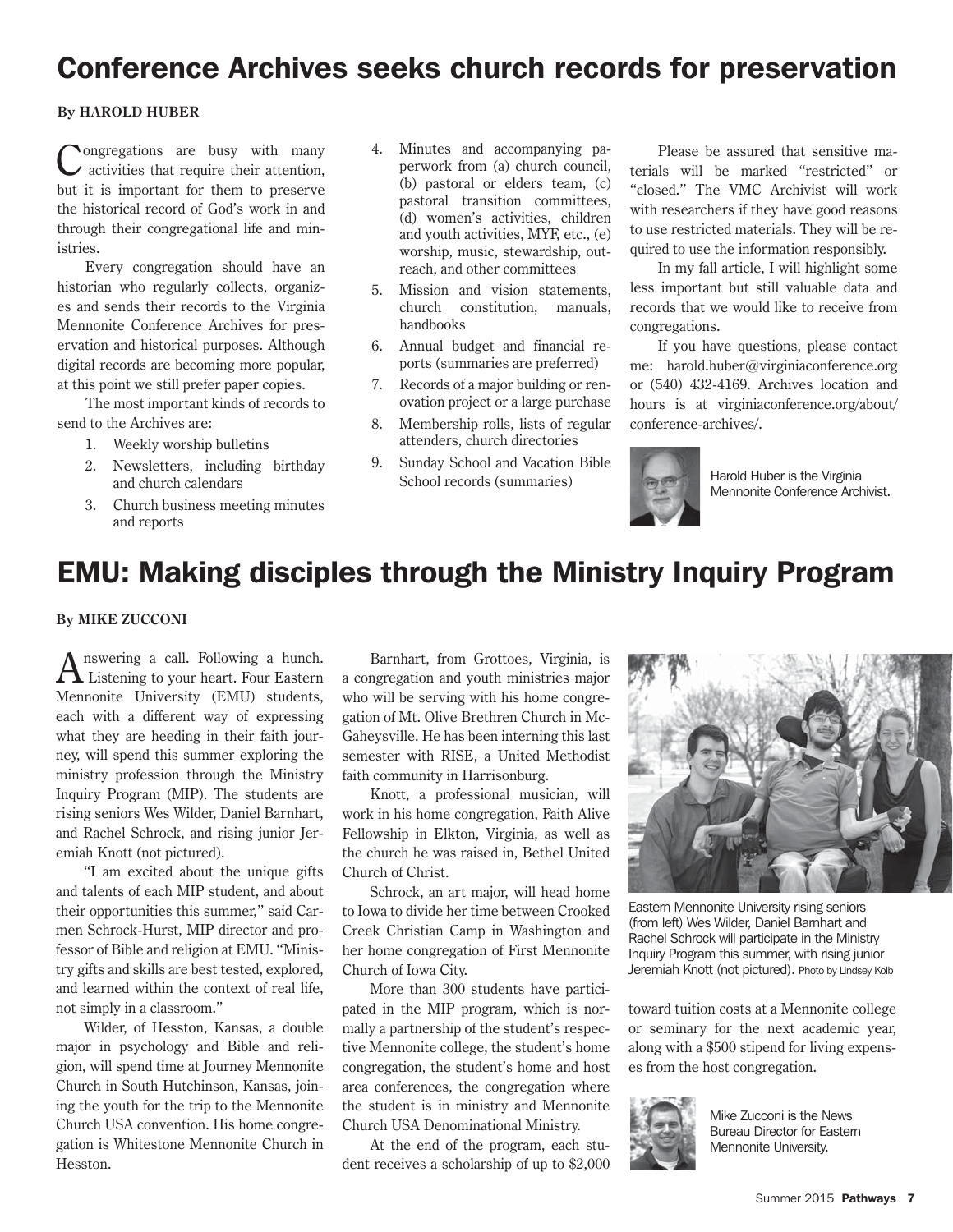

#### **By LISA LEHMAN**

Mark your calendars now for the 49th Annual Virginia Mennonite Relief Sale on Oct. 2-3 at the Rockingham County Fair Grounds!

All your favorite foods and activities will be back again, so you can already be looking forward to the delicious food, 5k Race for Relief, sporting clay shoot, auction, farmer's market, children's activities, silent auction, craft items, and of course catching up with friends and family!



The quilt auction is one of the Relief Sale highlights and attractions. Photo: Jim Bishop

This year the sale will benefit the following organizations and projects (in addition to Mennonite Central Commitee):

- Mercy House: feeding, clothing, and housing homeless families with dependent children in the Harrisonburg, Va., area.
- Valley Mission a faith based nonprofit in Staunton, VA offering shelter support, hope, and God's love to the homeless.
- *My Coins Count* (formerly *Penny Power*) funds will help fund: two projects in MCC's Global Family program, and three projects of Virginia Mennonite Missions: the Joshua Center (Albania), Maranatha School for the Deaf (Jamaica), and Kids Club in Harrisonburg, Va.



Relief Sale volunteers sells hamburgers/hot dogs and fries at their stand. Photo: Jim Bishop

*Now* is the time for you to get involved! Start collecting coins for *My Coins Count*, finish those projects to donate to the live or silent auctions, form plans to make some baked goods with friends, volunteer with applesauce making or apple butter boiling, or help with set-up and tear down.

There are numerous volunteer opportunities for all! If you have questions about how to get involved, please contact your church Relief Sale representative.

Pictures of auction items will soon be on the website, so check for updates.

For more information or to sign up to receive a monthly e-newsletter update, go to www.vareliefsale.com and follow us on Facebook!

Lisa Lehman is Publicity Director for the Virginia Mennonite Relief Sale.

# Volunteers celebrated at VMRC

#### **By MAUREEN PEARSON**

**TMRC** awarded its Distinguished Service Award for volunteerism to Catherine 'Katie' Ray during a recent ceremony. The Claude Hess Distinguished Service Award is given to the volunteer who builds community spirit through faithful Christian Service.

According to Emily Weller, volunteer services manager, Katie was nominated for her deep faith which exemplifies the spirit of joy and compassion which is the heart of VMRC's mission.

Katie Ray volunteers in direct resident service roles at VMRC, in leadership roles for her community of Park Village, and has served on the VMRC Resident Association Council.

Annually in April, volunteers are honored at VMRC during National Volunteer Month. VMRC has nearly 600 volunteers. In the fiscal year ending March 31, 2015,



Catherine 'Katie' Ray holds her award plaque. Photo courtesy of author

volunteers contributed more than 44,200 recorded hours an increase of more than 5,000 hours from the previous fiscal year. The dollar value of free service contributed by volunteers is more than \$1

million—a number not attained previously at VMRC.

"This record amount of free services from volunteers allows staff to accomplish so much more for residents living in our community," said Weller.

Maureen Pearson is Public Relations Director and Media Liaison for VMRC.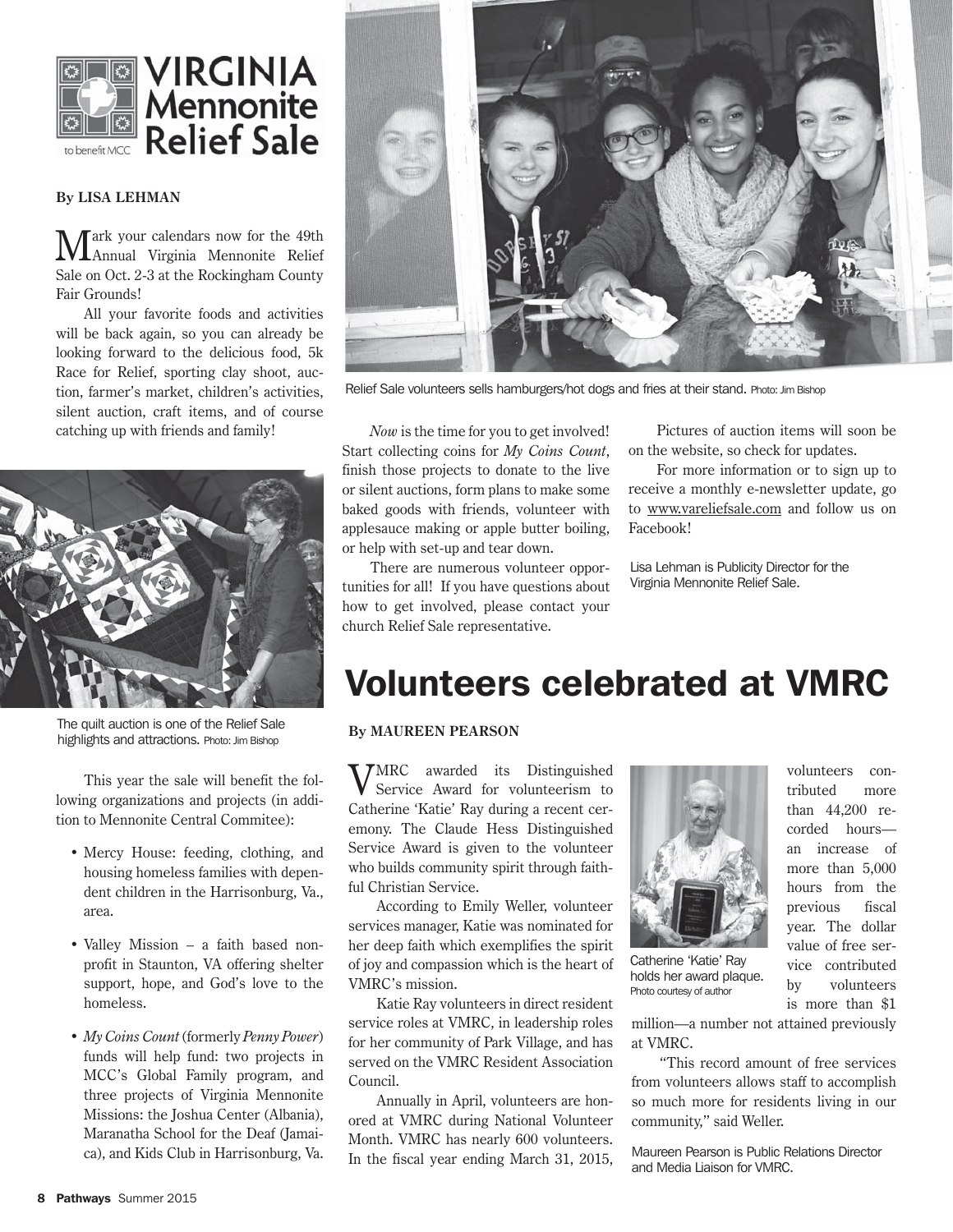# MDS: serving as a physical support to Kingdom work

#### **By RICHARD RHODES**

The Apostle Peter understood that  $\perp$  Jesus followers have a spiritual life that is derived from Christ, the source of life. As Jesus is the foundational building element, believers also are being built into a living structure that glorifies God.

This spiritual metaphor is a continuing focus for Mennonite Disaster Service as a ministry part of the Mennonite Church. Numerous other humanitarian organizations are rebuilding homes, for persons affected by natural disaster. As a Christian faith based organization, we attempt to "respond, restore and rebuild" from the life-giving resources of Jesus, our Savior and Lord.

MDS of Va. (Eastern Va. Unit) continued support of the bi-national response in Crisfield, Maryland. This need arose after the damage, resulting from Hurricane Sandy. They also rebuilt a home in Belhaven, N.C., where a a husband and wife and seven children had lost their previous home to a



tornado. Approximately six churches had persons that participated in each of these responses.

The Shenandoah Valley Unit completed a dwelling in Rainelle, West Va., after the previous home became inhabitable from the snow of "Sandy". Several local churches continued to volunteer on Bi-National projects. One church group is presently, at this writing, in Jamestown, Co. Flooding in September 2013 wiped out numerous homes in this small mountainous community. Local residents have spoken often of the hope that MDS and other organizations have given, when the mountain of work before them was overwhelming. The Jamestown Community Church expressed gratitude for the service ministry of MDS to their town, because they were unable to assist the needy in the way that MDS could. MDS becomes a physical support to Kingdom work. In this response, MDS is able to be a "spiritual stone" that complements the local church.

Thanks to the many VMC churches that see MDS of Va. as an important ministry, and continue to support through their annual budgets.

Richard Rhodes is President of Mennonite Disaster Service of Virginia.

### Building a house, expanding the campus of CrossRoads

#### **By JOAN L. DAGGETT**

Have you noticed that we are building a house? Yes, our log house is nearing completion, but I'm talking about something more than walls, windows and a roof.

Surely, a house provides shelter and warmth, but it also provides space where children can grow and play, families can share and learn together, and old folks can reminisce and tell stories.

CrossRoads is a place where all this and more happens for the people who visit our campus each year—the 2000+ who come for tours, the  $1,500+$  school children on field trips, and numerous others who attend lectures, vespers and holiday events. So, in many ways, we are building a house here at CrossRoads—and more than just a physical one!

A house needs a solid foundation in order to withstand the weather and the changes that time brings. CrossRoads has a good foundation of leadership and financial support of persons like you and others in our Mennonite and Brethren congregations

who have given of their time and resources for this ministry—and for this support, we are truly thankful. The continuing development of our campus and program depends upon steady financial support and sustainable operations.

In 2015, we are meeting with innovative and visionary experts to develop a plan for sustainability through 2025. We want to be good caretakers of the gifts of land and artifacts that have been given to us. We invite you to join us

in this effort as we construct and maintain physical houses and as we build a spiritual house to shelter and grow the faith of all those who enter CrossRoads.



The Valley Brethren-Mennonite Heritage Center (CrossRoads) nears completion on the log house. Photo courtesy of author

Joan Daggett is Executive Director at Valley Brethren-Mennonite Heritage Center.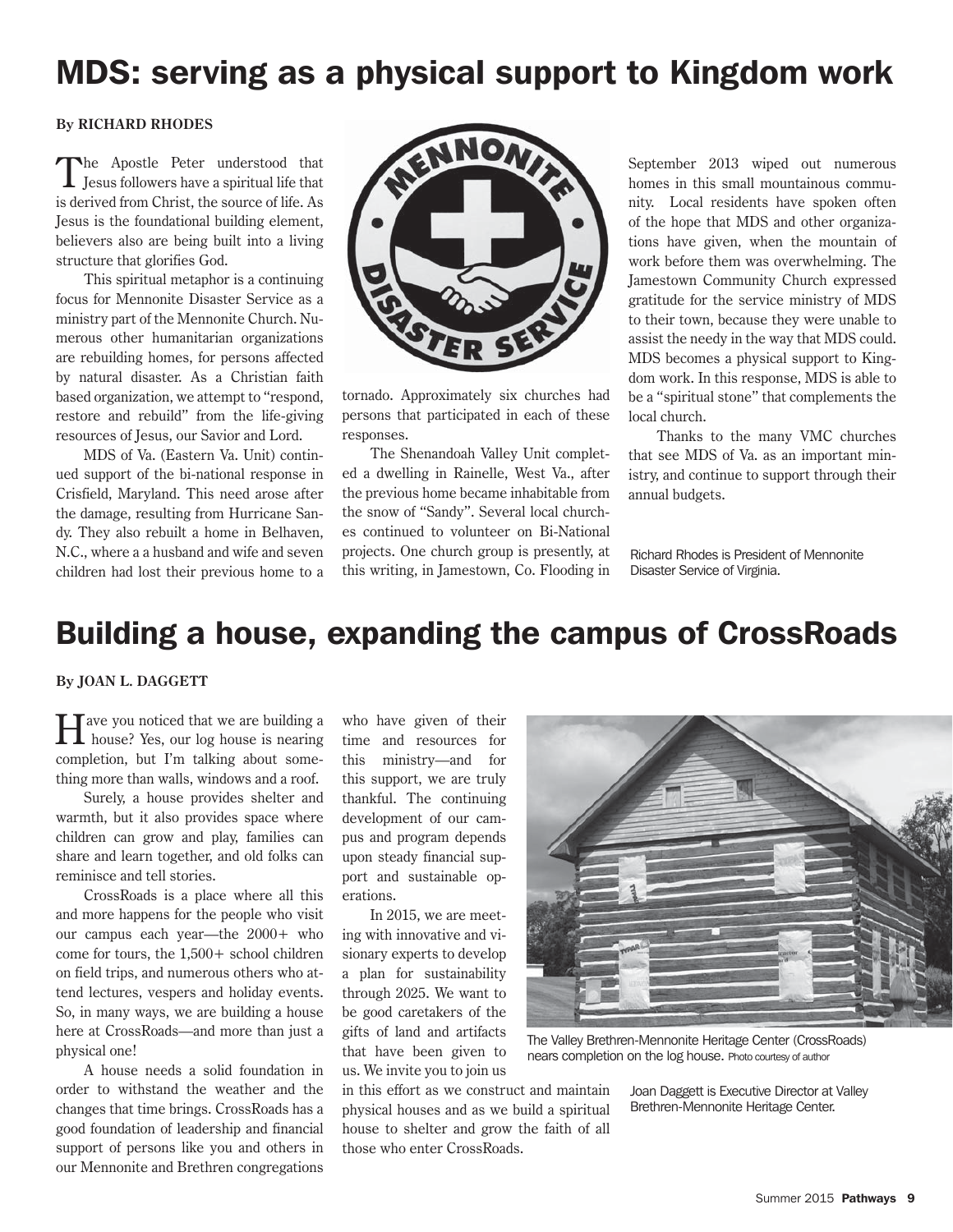### Donated dollars at work

#### **By STEVE CARPENTER**



A child receives a copy of MennoMedia's new Spanish children's story Bible.

This picture, al-<br>though a bit out of focus, captures the joy of a young Hispanic girl receiving her very own copy of *Resplandece*, a Spanish language children's story Bible.

This beautiful, full color book was developed by MennoMedia, partnering with Brethren Press, for use with the new Anabaptist Sunday school curriculum *Shine*. The children's Bible storybook is also useful as a standalone piece for parents and grandparents who want to read Bible stories to their

elementary aged children and grandchildren.

However, the *Shine* Sunday school materials, from which *Resplandece* was derived, would not have been possible without the financial support we received from many churches and individuals. Once *Shine* 

*On,* the English version of the children's Bible storybook, was available, a grant from the Showalter Foundation of Kansas paid for its translation into Spanish, becoming *Resplandece* in Spanish.

Yet, even that may not have been enough for this young girl, who attends the Iglesia de Evangelico Completo Alfa y Omega congrega-

tion in Gaithersburg, Md., to receive her personal copy.

Thanks to a \$2,000 grant from of the Mission Endowment Fund of Virginia, I purchased 200 copies of *Resplandece* for distribution to the Spanish-speaking Mennonite churches of Virginia Mennonite Conference (VMC). I went through VMC's District Ministers to distribute these books to congregations within their area of responsibility. Alfa y Omega received 24 copies of *Resplandece*, enough for one for each family

with elementary-aged children.

Luke Schrock-Hurst, District Minister for Potomac District, delivered the children's story Bibles and was present on a Sunday morning when they were given to the children. Luke speaks Spanish fluently, and had served with Mennonite Central Committee in Central America and the Philippines. The Potomac District is the most diverse cluster of churches in VMC with messages preached in English, Spanish, Vietnamese, and Korean every week.

The other VMC churches which received copies of *Resplandece* purchased with money granted by the Mission Endowment Fund grant are all located in Harrisonburg. They are: Harrisonburg Mennonite Church who will deliver the 30 books they received to a sister

> church in Nicaragua, Iglesia Discipular Anabaptista, Iglesia Enciende una Luz, Manantial de Vida, and Immanuel Mennonite Church.

Another individual MennoMe-

dia donor and a family foundation have made it possible for MennoMedia to give away some more copies of *Resplandece* to native Span-

ish speakers who attend Mennonite World Conference, July 21-26, in Harrisburg, Pa., this summer.

This is but one example of how MennoMedia is using financial gifts entrusted to our care.

The world needs the fresh, alternative perspective offered by Mennonites. Primarily through books, but also through DVDs



A young dance troupe at Iglesia Alfa y Omega performs a liturgical dance. Photos courtesy of Steve Carpenter

and on the web, MennoMedia's products not only shape the Mennonite Church in the US and Canada, they influence those seeking a deeper, more holistic faith. MennoMedia is projecting Anabaptist thought into the marketplace of ideas.

However, that market place is crowed, highly competitive and rapidly changing. MennoMedia needs your support to accomplish its mission. Many of the products we produce, although needed and important,

> are not profitable. We strive to generate 90% of our operating income through sales of our products. We rely on individuals, churches and foundations to make up the difference by supporting this ministry finan-



Pastor Justiano Cruz brings the message at Alfa y Omega.

needs from a distinctly Anabaptist perspective at an affordable price. It also helps extend Anabaptist thought into the broader culture, thus drawing disciples to Jesus and his way of peace.

cially.

A gift to Menno Media helps insure the church receives the resources it

Your gift helps sustain our ministry of publishing and proclaiming words which are sorely needed, not only by the church but, by the world. Thank you for your support.



Steve Carpenter is Director of Development and Church Relations for MennoMedia, based in Harrisonburg, Va.

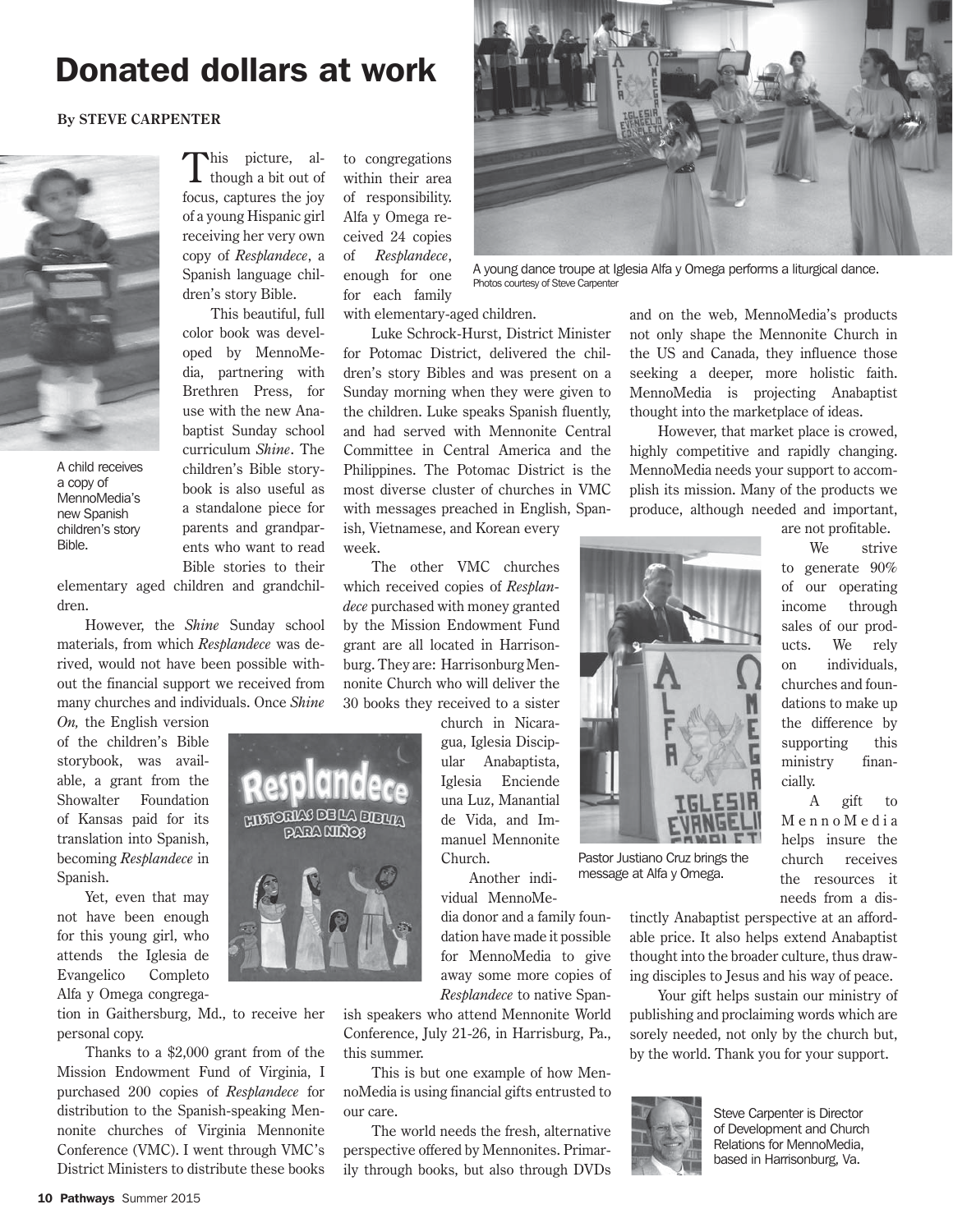# Clayton Godshall: lay evangelist and church planter

#### **By ELWOOD YODER**

Clayton Godshall moved to Hickory, North Carolina, in the fall of 1952, to establish another Mennonite church, this time in the south. There were no Mennonite churches in Catawba County when Edna Godshall moved to join her husband the following spring, though by the sumfrom Pennsylvania and Virginia to help. The newcomers drove their cars to local homes, sang songs, returned on Saturday evenings for cottage prayer meetings, and picked them up for church on Sunday.

When the Mt. View Mennonite Church finally got enough money to erect a block meetinghouse in 1958, they built it on the



mer of 1953 they ran their first Summer Bible School for area children under southern pine trees. To get a church started, Clayton drove down dirt roads to gather folks for Sunday school and invited himself into homes for prayer meetings.

Clayton Godshall (1905-1997), lay evangelist with an uncanny gift to reach the lost for Christ, picked up families for church from homes along unpaved roads that turned muddy when it rained. The North Carolina environment was very different than eastern Pennsylvania, where Clayton Godshall had established six Mennonite congregations that joined the Franconia Mennonite Conference. Godshall quickly gave up his plain coat and easily incorporated instruments into his song leading.

It had been a dramatic series of Godinspired events that led the Godshalls, in their late forties, with young adult children, to uproot and move to Hickory. After beginning his evangelistic work in the Carolinas, Clayton issued a call for others to come and join him and Edna. Over the next several years at least six Mennonite couples moved

same plum grove where the church planters and local believers had met many times for fervent prayer. Clayton Godshall's Macedonian call to move to Hickory succeeded. Godshall, however, was a church and Sun-

day school starter, with a gift for sharing the gospel and personal evangelism, and he soon moved about ten miles away to plant another church. Though never ordained, Godshall raised up at least ten Mennonite churches during his ministry.

A n o t h e r couple, Wellington and Evangeline Moyer, in their early thirties, also pulled up roots in Pennsylvania and moved south, in response to Godshall's appeal for help. The Moyers became the stable, long term church builders, along with Pastor Edward Godshall, who drove the sandy roads and carried on in the ministries of prayer, visitation, church meals, and endless basketball games. When Clayton and Edna Godshall moved on to Hickory, and established another church, Wellington and Evangeline Moyer poured their entire lives into building up the church at Mt. View Mennonite Church.

Clayton and Edna Godshall's five children carried on their passion for mission, with all five becoming pastors, spouses of pastors, and church planters themselves. Clayton witnessed with songs, gospel tracts, and southern style front-porch conversation. Godshall received a Macedonian call to move to Hickory, and like the evangelist Paul in the first century, he responded, and God moved mightily in his life, enabling him and others to plant two Virginia Mennonite Conference churches and make new disciples for Christ.



Elwood Yoder teaches Bible and Social Studies at Eastern Mennonite School, Harrisonburg, Va.



The Wellington and Evangeline Moyer family, about 1970. (From left) Jeannie, Wellington, Galen, Evangeline, and Joanne. Photo: VMC Archives